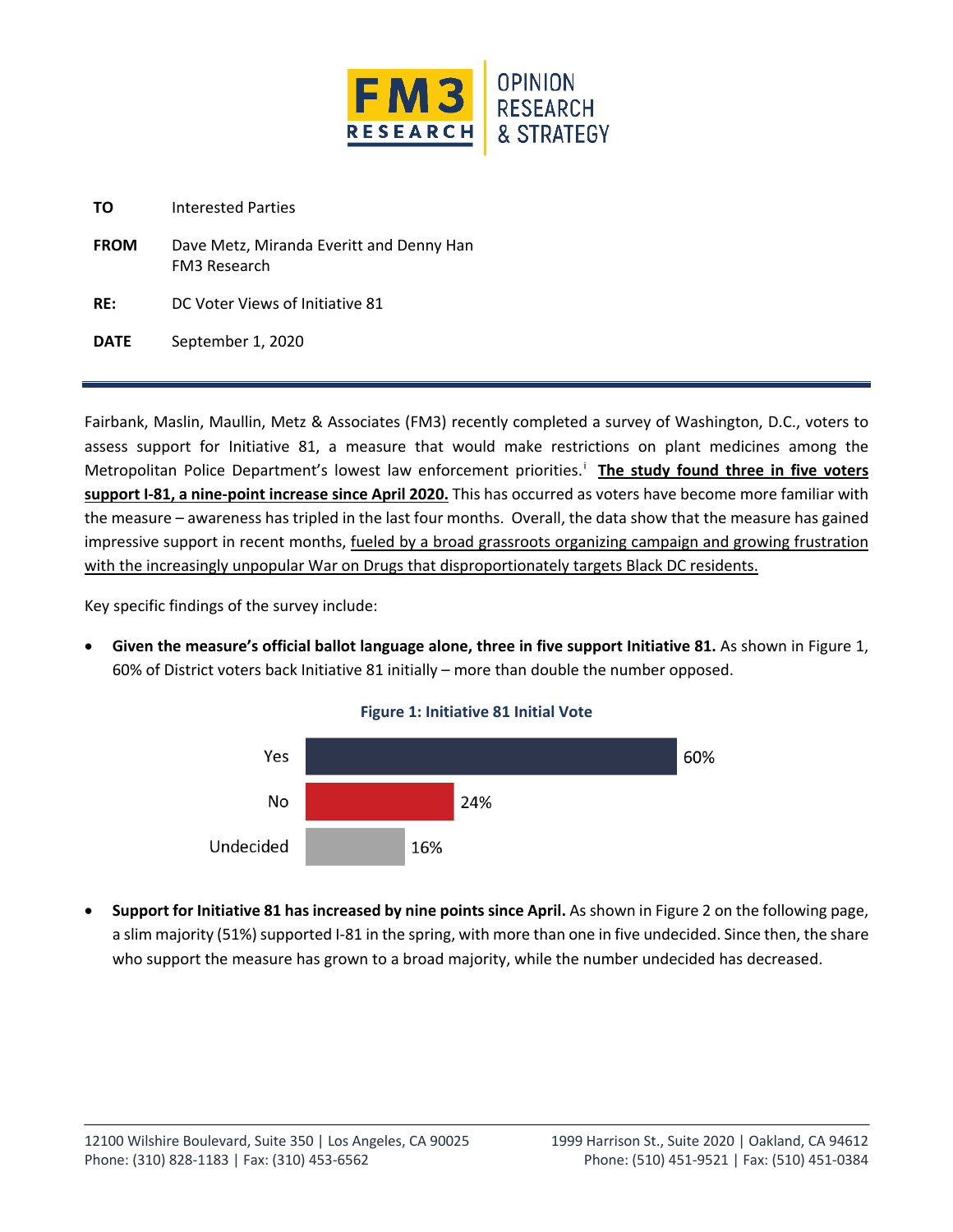

| <b>Vote</b>      | <b>April 2020</b> | <b>August</b><br>2020 | <b>Difference</b> |  |
|------------------|-------------------|-----------------------|-------------------|--|
| Yes              | 51%               | 60%                   | $+9%$             |  |
| No               | 27%               | 24%                   | $-3%$             |  |
| <b>Undecided</b> | 22%               | 16%                   | -6%               |  |

## **Figure 2: Vote After Information**

• **This increase in support comes as voters are becoming more familiar with I-81.** As shown in Figure 3 below, three times as many District voters now have seen, heard or read at least a little about Initiative 81 as did in the spring. Notably, 56% of those who are aware of the measure also say they would vote "yes." This comes after a nearly unprecedented grassroots push to qualify the measure from over 7,000 volunteers.

## **Figure 3: Awareness of I-81**

*Have you seen, heard, or read anything recently about Initiative 81, a District of Columbia ballot initiative to make the investigation and arrests for possession and use of certain plants and fungi, known as entheogens, among the District's lowest law enforcement priorities?* 



• **Support for Initiative 81 remains strong after an exchange of pro and con arguments that lean heavily on messages about how we need a new approach to our outdated drug laws.** As shown in Figure 4 on the next page, voters' overall support increases as voters get more information about the measure. Support is near two-thirds after a plain-language explanation of what the measure would do, and remains as high after a thorough, balanced exchange of pro and con arguments. Many of the arguments in favor build on the deep unpopularity of the War on Drugs, which District residents view unfavorably by a 34% to 55% margin.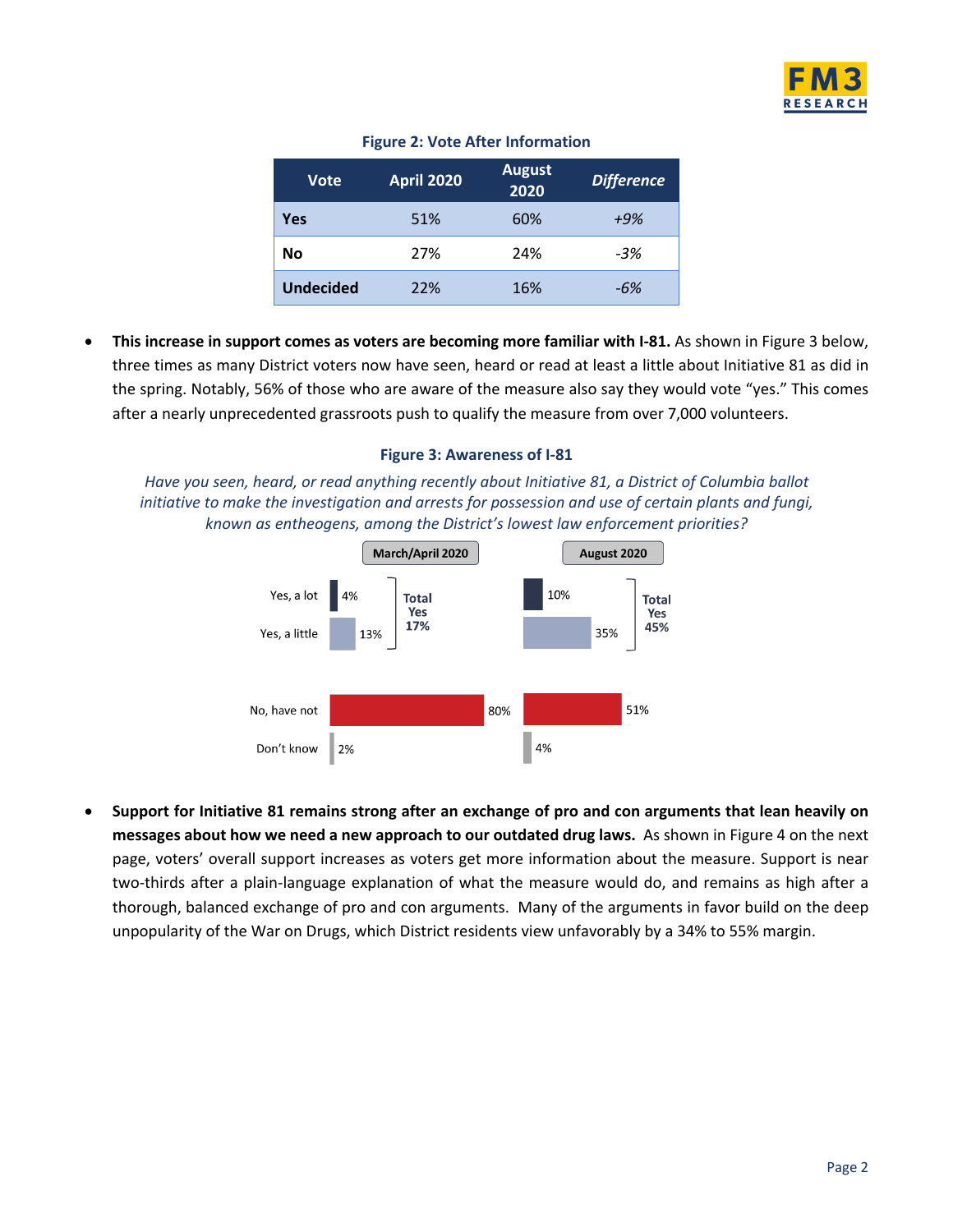

| <b>Position</b>  | <b>Initial</b><br><b>Vote</b> | After<br>Information | <b>After Pro and</b><br><b>Con Messages</b> | <b>Change</b> |
|------------------|-------------------------------|----------------------|---------------------------------------------|---------------|
| <b>Total Yes</b> | 60%                           | 64%                  | 64%                                         | $+4%$         |
| Total No         | 24%                           | 24%                  | 25%                                         | $+1\%$        |
| Undecided        | 16%                           | 13%                  | 12%                                         | $-4%$         |

## **Figure 4: Progression of Support for Initiative 81 After Messages**

• **At the same time, interest in November's election is extremely high – and a broad majority plans to vote early.** Asked to rate their level of interest on a 10-point scale, fully 85% gave the highest rating, and the mean score overall was 9.5. Interest is especially strong among women and Democrats ages 50+. At the same time, nearly all D.C. voters plan to vote early in some fashion. A majority (53%) says they will vote by mail, and 25% will vote early at a Vote Center.

## **Figure 6: Method of Voting Intention**

*As you may know, DC will send every voter a vote by mail ballot in the upcoming election due to the coronavirus pandemic. Thinking about the November election, will you …* 



In sum, **the survey results show a strong path to victory for Initiative 81 with continued investment in a strong campaign**. District voters offer broad initial support for the measure – and growing numbers of voters have heard about the measure and its potential benefits for the district. After modeling a strong, positive campaign that depends on the negative impact the War on Drugs has had on Black District residents, more than three in five continue to say that they would vote "yes" – underscoring the importance of broad communications with the electorate to firm up the broad initial support that voters offer.

<sup>i</sup> **Methodology:** From August 16 – August 24, 2020, FM3 completed 620 live telephone interviews (on both landlines and cell phones) with likely November 2020 voters in Washington, D.C. The margin of sampling error for the study is +/-4.0% at the